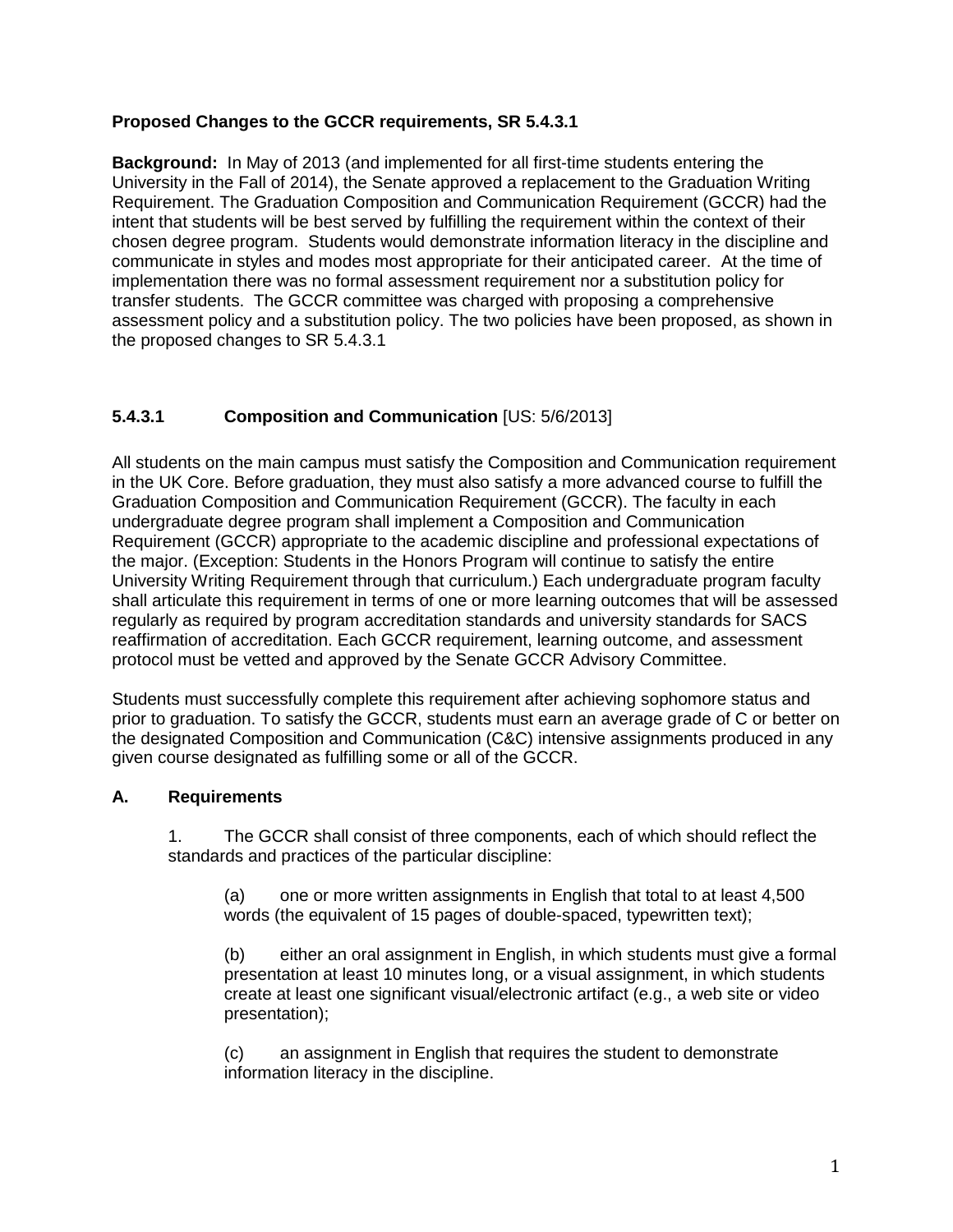2. The GCCR may be satisfied via either a single GCCR intensive course or a series of GCCR intensive assignments in a series of courses. Faculty may specify that a course offered by another undergraduate program fulfills the GCCR if the faculty in the second undergraduate program so agree.

3. Courses must incorporate a draft/feedback/revision process on GCCR assignments.

## **B. Assessment of the Program's GCCR**

Each undergraduate degree program shall identify to the Senate (via the GCCR Advisory Committee) at least one specific program learning outcome and a plan for assessing both the writing and oral or visual components of the GCCR.

The assessment plan will include (a) clear goals for successful achievement of the GCCR, (b) specific criteria and rubrics for systematically assessing student work, and (c) a cogent description of how assessment results will be utilized to revise GCCR instruction and/or curriculum if the goals are not met.

The GCCR Advisory Committee shall monitor each degree program's assessment of GCCR student learning outcome(s) as part of the University Office of Assessment's regular program review and student learning outcome(s) assessment cycle. This is not an additional assessment nor stand-alone process.

**1. Degree Programs GCCR Assessment Plan.** The GCCR Assessment Plan follows the University schedule for Program-Level Student Learning Outcomes (SLOs) assessment. Each undergraduate degree program shall submit an Assessment Plan to the Office of University Assessment which includes their program's SLOs. At least one SLO shall directly align to the GCCR and all SLOs shall be assessed within a three-year cycle.

Based on the degree program's Assessment Plan, the assessment of the GCCR outcome(s) may occur yearly, bi-yearly, or once every three years. The GCCR section in each degree program's assessment plan shall include at least one specific Program Student Learning Outcome for composition and communication outcomes. During the first year, and each year in which the GCCR is being assessed, the degree program shall submit the following:

**(a)** a plan for assessing the composition components of the GCCR;

**(b)** a plan for assessing the oral and/*or* visual components of the GCCR;

**(c)** clear goals, rubrics, and revision plans for GCCR implementation;

**(d)** a description of assignment(s) and instructions resulting in student artifacts;

**(e)** a sampling plan for collecting and submitting student artifacts as evidence for GCCR SLOs:

**(f)** a copy of current assessing rubrics for GCCR assignment(s);

**(g)** a copy of the current syllabus for GCCR course(s);

**(h)** For degree programs with outside provider(s) (outside the program's department) of the GCCR, a copy of the current MOU/MOA which details the involvement and roles of the provider(s) and degree program relative to this assessment plan.

**2. Review of the Degree Program's GCCR Assessment Plan.** When submitted